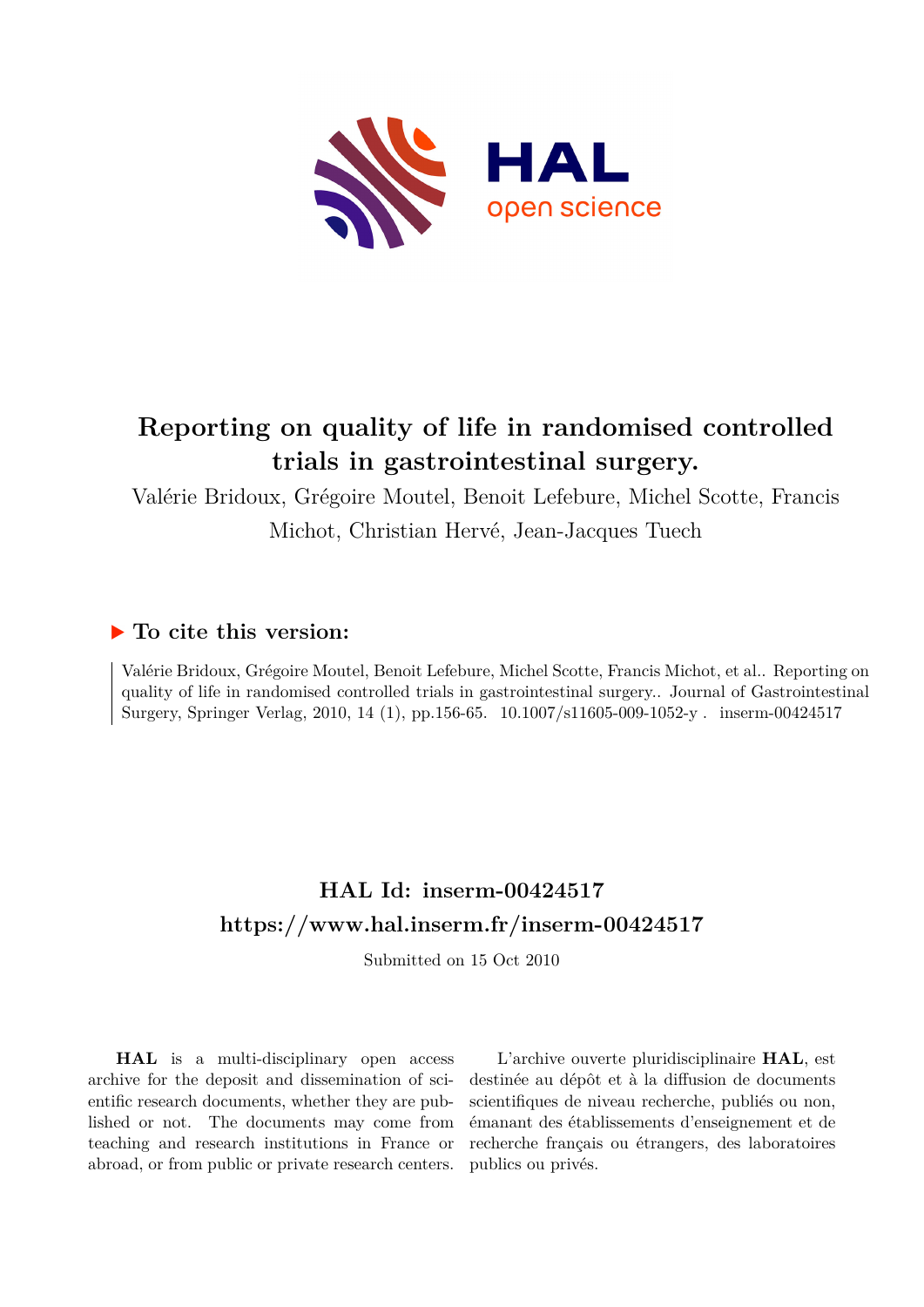#### ORIGINAL PAPER JGSU-D-09-00369 revised -2

### **REPORTING ON QUALITY OF LIFE IN RANDOMISED CONTROLLED TRIALS IN GASTROINTESTINAL SURGERY**

# **Valerie BRIDOUX 1,2, Grégoire MOUTEL<sup>2</sup> , Benoit LEFEBURE<sup>1</sup> , Michel SCOTTE<sup>1</sup> , Francis MICHOT<sup>1</sup> , Christian HERVE<sup>2</sup> , Jean-Jacques TUECH 1,2**

1. Department of Digestive Surgery, Rouen University Hospital, 1 rue Germont

76031 Rouen Cedex, France

2. Laboratoire d'éthique médicale, et de médecine légale et réseau de recherche en éthique

INSERM, 45 rue des St-Pères, 75006 Paris, France.

#### **Corresponding Author :**

Pr Jean-Jacques TUECH

Department of Digestive Surgery

Rouen University Hospital 1 rue Germont 76031 Rouen Cedex France Tel: 00 33 2 32 88 81 42 Fax: 00 33 2 32 88 84 16 E-mail: [jean-jacques.tuech@chu-rouen.fr](mailto:jean-jacques.tuech@chu-rouen.fr)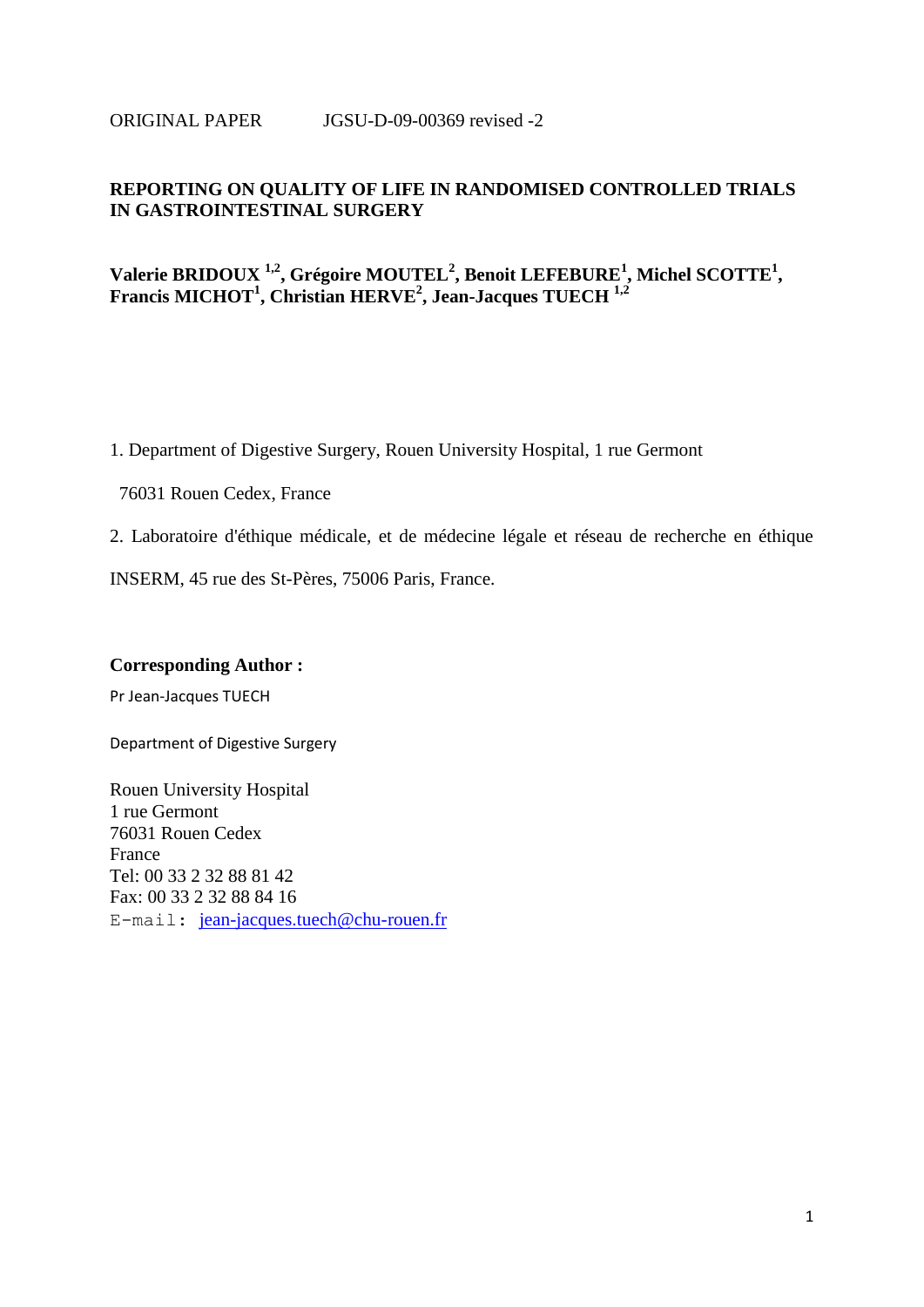# **ABSTRACT**

# **Background:**

Although health-related Quality of life (HRQOL) has become an important outcome measure in surgical trials, questions still remain about the quality of its reporting.

The aim of this study was to evaluate HRQOL assessment methodology of randomized clinical trials concerning gastrointestinal surgery.

# **Methods:**

All articles published in the calendar years 2006 and 2007 that purported to assess quality of life as end points or make some conclusion about quality of life were chosen for review from eight general surgical journals and four medical journals. Identified eligible studies were selected and then evaluated on a broad set of predetermined criteria.

## **Results:**

Twenty-four published RCTs with an HRQOL component were identified. Although most trials exhibited good-quality research , some methodological limitations were identified: only 21% of the studies gave a rationale for selecting a specific HRQOL measure, 46% of the studies failed to report information about the administration of the HRQOL measure, and 37% did not give details on missing data.

# **Conclusions:**

Although it is clear that HRQOL is an important end point in surgical RCTs because the information helps to influence treatment recommendations,a number of methodological shortcomings have to be further addressed in future studies.

**Key words:** quality of life, randomized controlled trial, surgery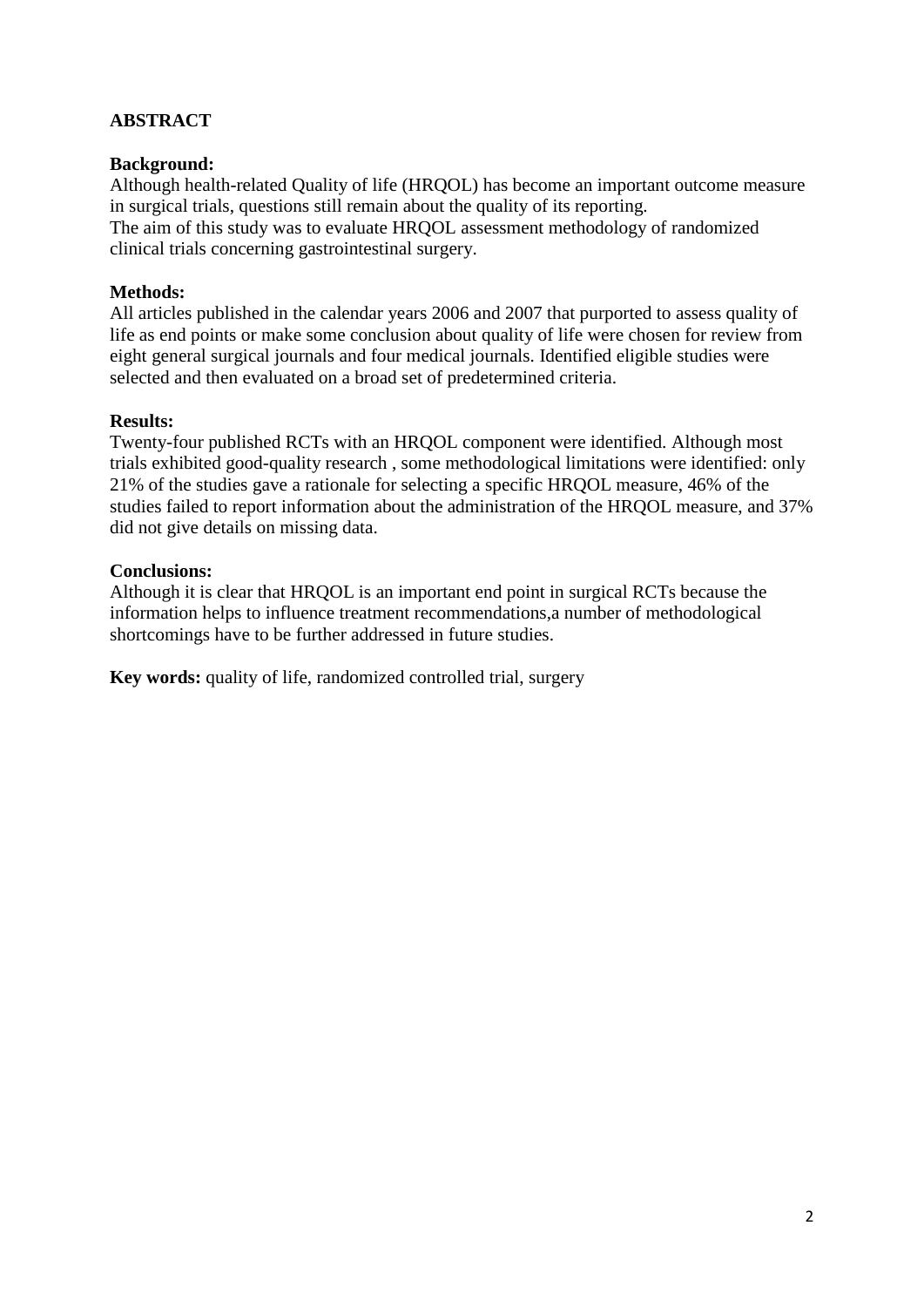#### **INTRODUCTION**

This century we have witnessed significant progress in the diagnosis and treatment of disease. The effects of disease and its treatment on patients have traditionally been assessed in terms of pain scores, duration of hospital stay, and return to normal activities. These outcomes, however, are dependent much on external factors, such as on local habits and social security matters. Thus, the application of quality-of-life instruments, which measure recovery in a patient-centered manner, has become more popular in recent times and has been accepted more and more as a solid primary outcome measure in scientific studies [1].

At the present time, there is no single definition of HRQOL. Nevertheless, there is a broad consensus that it refers to the physical, psychologic, and social functioning of patients and the impact of disease and treatment on their abilities and daily functioning [2-5].

There are several valid measures of HRQOL that are suitable to use in surgical research. Generic measures (such as the short form health survey SF-36 [6]) broadly assess physical, mental, and social health and can be used to compare conditions and treatments. Measures specific to illnesses (such as the Gastro-Intestinal Quality of Life Index GIQLI[7]) can supplement generic measures or can be used independently [8].

Although these instruments are widely available, careful application of the tools in clinical studies is needed to produce reliable and clinically useful results. These range from the accurate selection of the most appropriate instrument for the particular trial objective, to the handling of missing data and accurate interpretation of outcomes [9-11]. Unless standards for measuring HRQOL are adhered to in clinical trials, the data that are collected will be difficult to interpret and unlikely to make clinical sense [11].

Previous review on randomised controlled clinical trials (RCTs) including an HRQOL evaluation in oncology have shown overall a number of methodological shortcomings [12- 19].

However, to date, no detailed systematic methodological review of the quality of the conduct and reporting of QOL results from RCTs for gastrointestinal surgery has appeared. Therefore, the aim of this study was to evaluate the quality of HRQOL methodologic assessment in randomized controlled clinical trials (RCTs) involving the gastrointestinal surgery, and determine how improvements can be made.

Because they are considered the optimal study design for evaluating the effects of different surgical interventions [20], we limited our search to « randomized controlled trials » and to recent articles published between January 2006 and December 2007.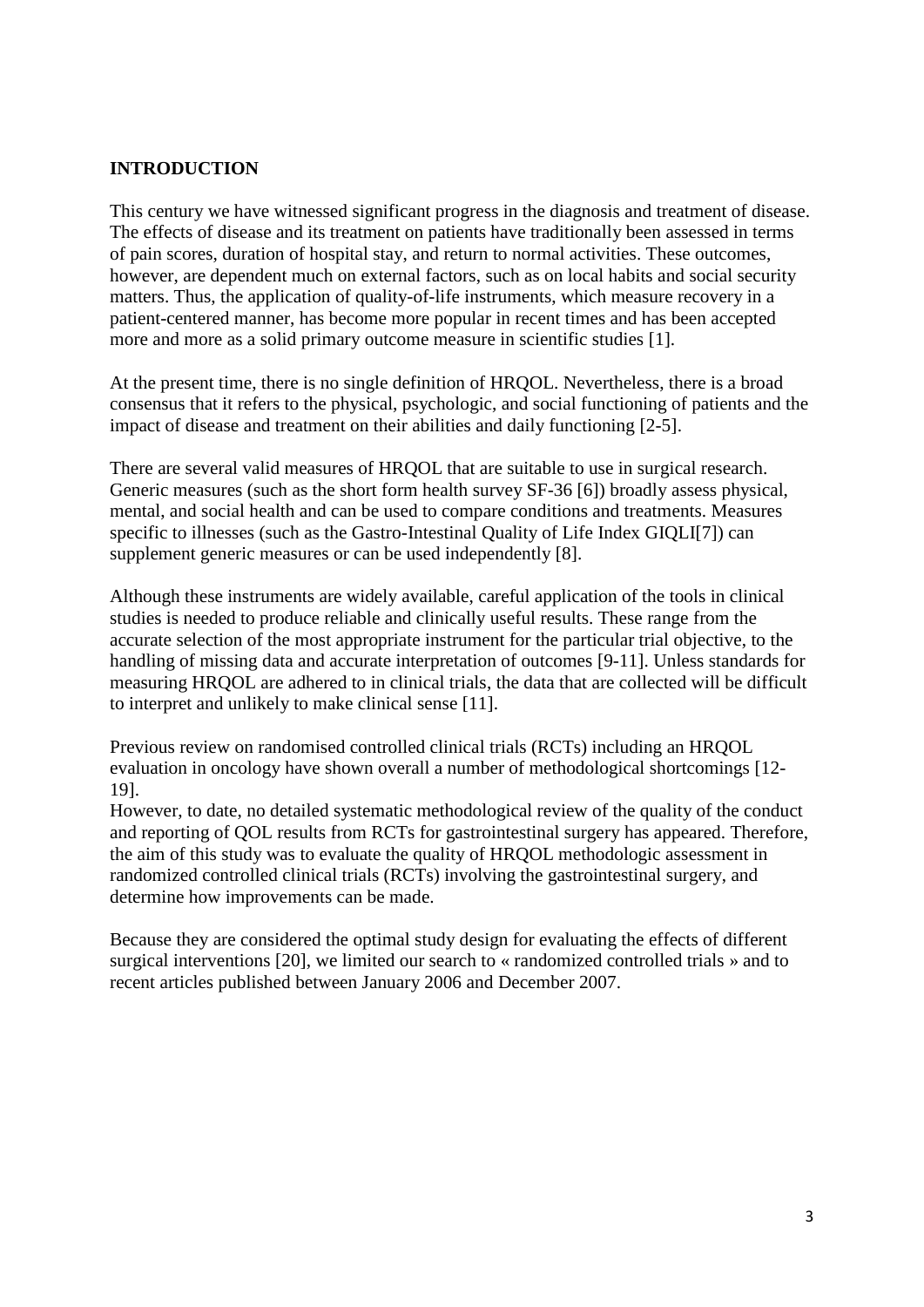# **METHODS**

#### **Search strategy for identification of studies**

Twelve journals were chosen for review : eight English-language surgical journals *(American Journal of Surgery, Annals of Surgery, Archives of Surgery, Journal of the American College of Surgeons, Surgery; British Journal of Surgery, European Journal of Surgical Oncology)*  and four English-language medical journals *(New England Journal of Medicine, Lancet, British Medical Journal, and Journal of the American Medical Association).* 

To identify eligible articles, all issues of these journals were hand-searched.

Studies included for review had to be randomised-controlled gastro-intestinal surgical trials, phases III published between 01/01/2006 and 31/12/2007.

All randomised-controlled trials (RCTs) comparing different treatment were eligible, regardless of the intervention type. No restrictions were performed on trial location, number of patients enrolled in the trial, treatment modalities and sponsor of trial.

The exclusion criteria were: (a) trials published as a letter, abstract, or short article; (b) randomised phase II trials; and (c) non-experimental (observational) studies.

The search was restricted to RCTs as they represent the gold standard by which health care professionals make decisions about treatment effectiveness [20].

#### **Characteristics assessed**

Two reviewers (V.B. and JJ.T.), who were not involved in any of the identified studies, analysed the identified RCTs independently. Any disagreement was resolved through discussion between the two reviewers.

As Quality of Life (QOL) was the main outcome measure sought, any studies including assessing quality of life as an end point or making some conclusion about quality of life were considered*.*

The standardised protocol was based on a checklist (available from the authors). The items to be included were: country of origin, industry funded (yes versus no), number of patients randomised, multicenter studies (yes versus no), informed consent reported (yes versus no), approval of a research ethics committee reported (yes versus no) and Health Related Quality of Life (HRQOL) difference between treatment arms (yes versus no). The latter was defined as any statistical difference between treatment arms at any given time point assessment during the trial (even if this only occurred in one HRQOL domain).

The selected articles were evaluated for trial quality and quality of reporting on HRQOL.

Trial quality was evaluated with the Jadad scale [21]. The maximum possible score was 13 points using an11item instrument. This was considered to be good when the score was more than 9 points and poor when the score was equal to or less than 9 points. Items related directly to the control of bias using the Jadad scale are: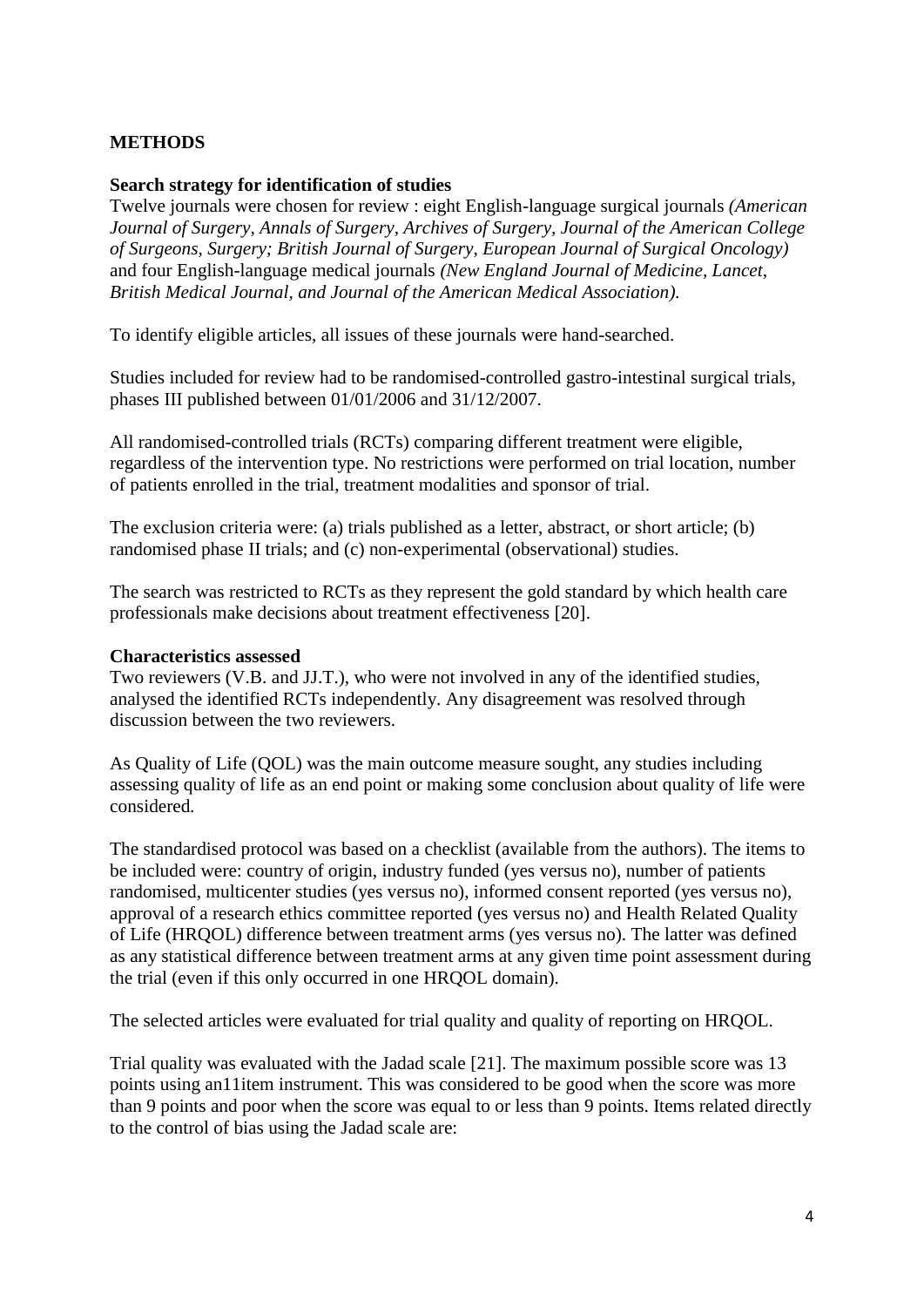- 1. Was the study designed as randomised?
- 2. Was the study designed as double blind?
- 3. Was there a description of withdrawals and drop outs?
- Other markers not related directly to the control of bias:
- 1. Were the objectives of the study defined?
- 2. Were the outcome measures defined clearly?
- 3. Was there a clear description of the inclusion and exclusion criteria?
- 4. Was the sample size justified (for example, power calculation)?
- 5. Was there a clear description of the interventions?
- 6. Was there at least one control (comparison) group?
- 7. Was the method used to assess adverse effects described?
- 8. Were the methods of statistical analysis described?

Items are scored as follows:

-Give either a score of 1 point for each « yes » or 0 points for each « no ». There are no inbetween marks.

-Give 1 additional point if, for question 1, the method to generate the sequence of randomisation was described and was appropriate (table of random numbers, computer generated, etc.) and/ or if, for question 2, the method of double blinding was described and was appropriate (identical placebo, active placebo, dummy, etc.).

-Deduct 1 point if, for question 1, the method to generate the sequence of randomisation was described and was inappropriate (patients were allocated alternately, or according to date of birth, hospital number, etc.) and/or if, for question 2, the study was described as double blind but the method of blinding was inappropriate (for example, comparison of tablet versus injection with no double dummy).

The criteria used to evaluate quality of reporting on HRQOL were based on those proposed by Efficace et al [11] (table 1)

This 11-item checklist was developed on the basis of good practice in conducting a HRQOL evaluation and it was specifically aimed at evaluating the reported *quality* of the HRQOL assessment methodology in a clinical trial setting. The checklist items were devised to have a dichotomous answer; these can be scored as « yes » (giving a score of 1) or « no » (giving a score of 0), the higher the score the higher the considered robustness of the outcomes. This checklist addresses the basic and essential issues that a given trial should report to have methodologically sound outcomes.

The original checklist also included whether the measure covered, at least, the main HRQOL dimensions relevant for a generic cancer population. This criterion has been built into this review automatically.

Studies scoring at least *seven* on this checklist including three mandatory items (i.e. baseline compliance, missing data and psychometric properties reported) could be considered as probably robust'. Hence, all studies were classified into « probably robust » (as defined above), limited'(scoring higher than *three* but either lower than *seven* or not including all three mandatory items), and very limited' (all other studies, i.e. scoring *three* or lower on the checklist score).

When an article provided explicit reference to a related paper reporting additional data, this was retrieved as well. When more than one paper reported HRQOL data of the same trial, information was pooled to be reported in the tables.

## **Ethical aspects**

In accordance with French regulations, this study was exempted from IRB approval.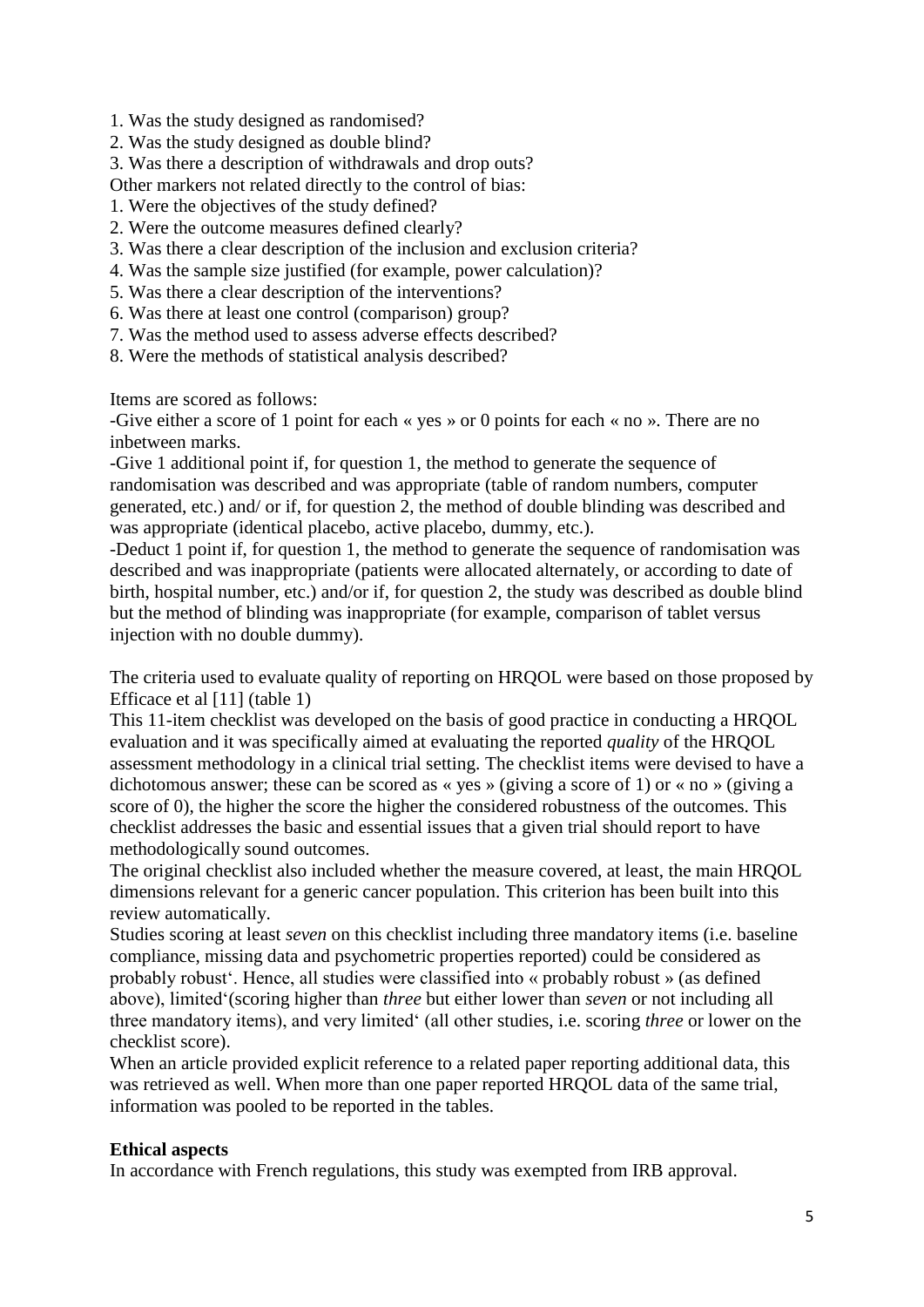**Table 1** Minimum Standard Checklist for Evaluating HRQOL Outcomes in Cancer Clinical Trials [11]

| <b>HRQOL</b> Issue         | Answer |                | Description |                                               |  |  |  |  |
|----------------------------|--------|----------------|-------------|-----------------------------------------------|--|--|--|--|
| Conceptual                 |        |                |             |                                               |  |  |  |  |
| A priori hypothesis        | Yes    | N <sub>o</sub> | N/A         | Assessed whether authors had a predefined     |  |  |  |  |
| stated                     |        |                | $\ast$      | HRQOL end point and/or stated expected        |  |  |  |  |
|                            |        |                |             | changes because of the specific treatment.    |  |  |  |  |
| Rationale for instrument   | Yes    | N <sub>o</sub> |             | Assessed whether authors gave a rationale for |  |  |  |  |
| reported                   |        |                |             | using a specific HRQOL measure.               |  |  |  |  |
| Measurement                |        |                |             |                                               |  |  |  |  |
| Psychometric properties    | Yes    | N <sub>o</sub> |             | Assessed whether a previously validated       |  |  |  |  |
| reported                   |        |                |             | measure was used or psychometric properties   |  |  |  |  |
|                            |        |                |             | were reported or referenced in the article.   |  |  |  |  |
| Cultural validity verified | Yes    | N <sub>o</sub> | $N/A+$      | Assessed whether the measure was validated    |  |  |  |  |
|                            |        |                |             | for the specific study population.            |  |  |  |  |
| Adequacy of domains        | Yes    | N <sub>o</sub> |             | Assessed whether the measure covered, at      |  |  |  |  |
| covered                    |        |                |             | least, the main HRQOL dimensions relevant     |  |  |  |  |
|                            |        |                |             | for a generic cancer population and/or        |  |  |  |  |
|                            |        |                |             | according to the specific research question.  |  |  |  |  |
| Methodology                |        |                |             |                                               |  |  |  |  |
| Instrument                 | Yes    | N <sub>o</sub> |             | Assessed whether authors specified who        |  |  |  |  |
| administration reported    |        |                |             | and/or in which clinical setting the HRQOL    |  |  |  |  |
|                            |        |                |             | instrument was administered.                  |  |  |  |  |
| <b>Baseline</b> compliance | Yes    | No             |             | Assessed whether authors reported the number  |  |  |  |  |
| reported                   |        |                |             | of patients providing an HRQOL assessment     |  |  |  |  |
|                            |        |                |             | before the start of treatment.                |  |  |  |  |
| Timing of assessments      | Yes    | N <sub>o</sub> |             | Assessed whether authors specified the        |  |  |  |  |
| documented                 |        |                |             | HRQOL timing of assessment during the trial.  |  |  |  |  |
| Missing data               | Yes    | N <sub>o</sub> |             | Assessed whether authors gave some details    |  |  |  |  |
| documented                 |        |                |             | on HRQOL missing data during the trial.       |  |  |  |  |
| Interpretation             |        |                |             |                                               |  |  |  |  |
| Clinical significance      | Yes    | No             |             | This refers to the discussion of HRQOL data   |  |  |  |  |
| addressed                  |        |                |             | being clinically significant from a patient's |  |  |  |  |
|                            |        |                |             | perspective and not simply statistically      |  |  |  |  |
|                            |        |                |             | significant.                                  |  |  |  |  |
| Presentation of results in | Yes    | N <sub>o</sub> |             | Assessed whether authors discussed the        |  |  |  |  |
| general                    |        |                |             | HRQOL outcomes, giving any comments           |  |  |  |  |
|                            |        |                |             | regardless of the results (either expected or |  |  |  |  |
|                            |        |                |             | not).                                         |  |  |  |  |

Abbreviation: HRQOL, health-related quality of life.

\*If a study explicitly states an exploratory HRQOL evaluation.

If the HRQOL measure is validated in the same population as the one of the trial.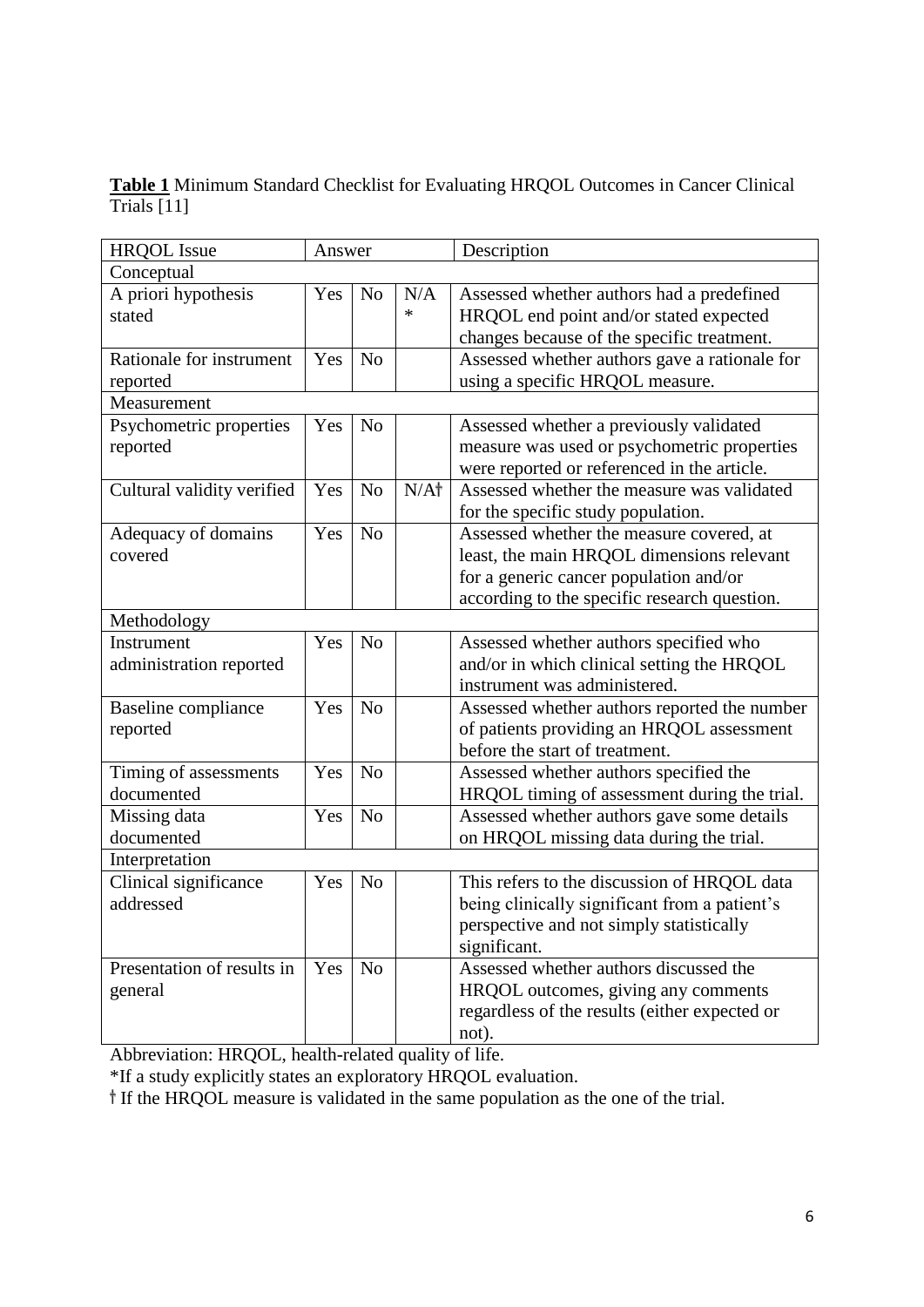# **RESULTS**

The appendix list all articles reviewed.

According to the eligibility criteria, a total of 26 citations were identified that included HRQOL outcomes in 24 randomized clinical trials. Besides these, three other studies were also retrieved, but excluded from trial analyses (with the consensus of all authors). One of these studies met our criteria, but did not report any details about the methodology used to assess HRQOL and the remaining two was excluded because it was impossible to check for the HRQOL measure used.

#### **Demographics and trial design characteristics**

The studies were conducted across a variety of countries: 16 (66,6%) in European countries, two (8,3%) in the USA, two (8,3%) in Asia , one (4,2%) in Australia, one (4,2%) in Burkina Faso. and two (8,3%) were conducted on an international setting.

Eight (33,3 %) of the 24 studies were industry sponsored, as identified by author affiliation with a company or by a statement regarding commercial funding.

Half of the trials were multicenter studies.

The number of patients enrolled into the trials varied considerably, ranging from 27 to 700 patients, with a total of 3476 patients.

A total of 23 trial reports (95.8%) stated that a research ethics committee had approved the research and reported that informed consent from patients had been requested from the participants.

## **Methodological quality**

The methodological quality score (Jadad scale) ranged from 8 to 13, with a mean of  $10.6 +/-$ 1.07. Only 5 articles, in which the study was described as double blind and could therefore score an extra 2 points, were eligible for the maximum possible score of 13, and just 2 achieved this score.

The methodological quality was insufficient (score  $\leq$  9) for only one trial (table 2). All trials were randomized, but three trials (12,5%) were randomized without the method of randomization being specified. All but one trial detailed trial inclusion and exclusion criteria.

**Table 2**: numbers of trials according to the Jadad score [21] (n=24)

| Score  | Ō |  |  |   | 1 <sub>2</sub><br> |
|--------|---|--|--|---|--------------------|
| $NQ$ . | ິ |  |  | ີ |                    |
| trials |   |  |  |   |                    |

#### **HRQOL assessment**

The 24 RCTs identified were classified according to the predefined checklist. One of these could be considered as *very limited* in terms of methodological design according to previously defined criteria (4%) .Twelve trials (50%) were considered *limited* while eleven (45,8%) where evaluated as being *probably robust*. The overall level of reporting is provided in table 3.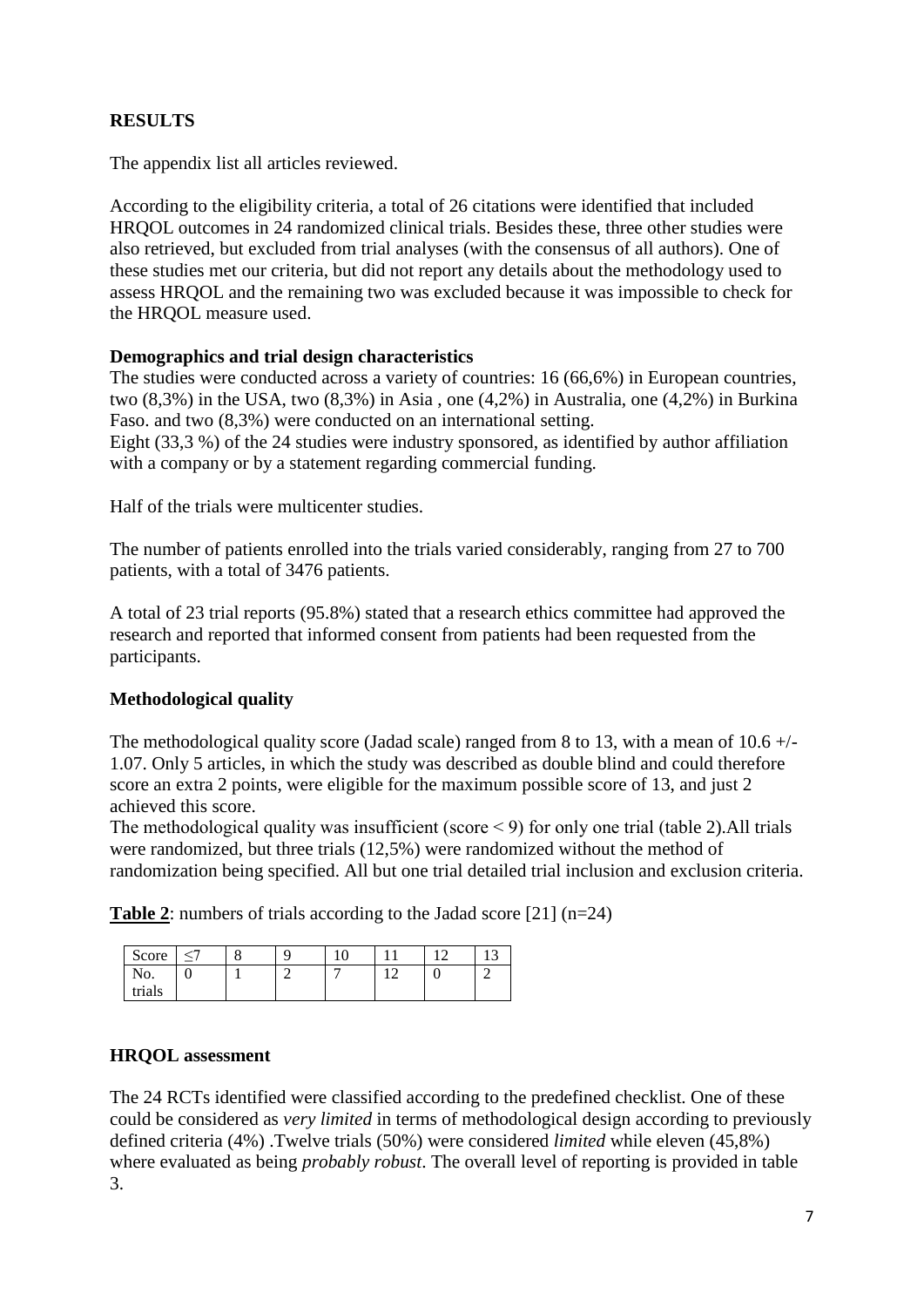14 distinct QOL questionnaires (5 generic, 9 specific) were used in the 24 studies analyzed. The most frequently used instrument (in conjunction or not with other tools) was the Short Form 36-item questionnaire in 13 trials, and the European Organisation for Research and Treatment of Cancer Quality of Life Questionnaire C30 in four trials.

In two studies SF-36 was administered in a modified version, attempting to give a more comprehensive HRQOL assessment but altering the psychometric properties of the original tool.

45 % (11/24) of the reports described the questionnaires, i.e. the number of dimensions and their contents, such as the number of items per dimension, and the minimal and maximal scores. Only the name of the questionnaire was given in 13 others.

QOL was a primary endpoint in only six (25%) studies. QOL was a secondary endpoint in 75% (18/24) of the analyzed reports. In two of them, trial results were published in several different articles, one relating the QOL findings and the other(s) the clinical outcomes. Only five (20,8 %) studies reported the use of power calculations for HRQOL aspects.

Only ten studies (41,6%) reported a priori hypotheses and only five studies (20,8%) provided a rationale for selecting a HRQOL measure.

Information about the administration of the HRQOL questionnaire was mentioned in 13 (54,1%) reports.

Three RCTs (12,5%) did not provide the absolute number or the percentage of patients who completed the questionnaire before commencing the trial.

# **Methods of health-related quality of life analysis and results**

The response rate for quality of life end points was given in 19 of the studies, with response rates ranging from 14,2 % to 100%.

Nine RCTs (37,5%) did not provide any details about HRQOL missing data during the course of the trial. Furthermore, in those trials where an indication of HRQOL missing data was provided, only one trial undertook a detailed statistical exploration of the biases due to missing data. The remaining studies did not investigate this issue.

Reporting the level of missing data and the reasons why the data is missing (ie, random or systematic) are factors critical to understanding any possible source of bias in determining HRQOL significance

However, all studies provided details about the timing of HRQOL assessment and 14 (58,3%) discussed somehow the HRQOL outcomes in the paper.

All RCTs, with the exception of one, applied a statistical test for determining a HRQOL difference between treatment arms.

Of the 23 eligible studies, 11 (47,8%) found some significant difference on HRQOL scales between arms.

Obtaining a statistical difference in terms of HRQOL outcome does not necessarily imply a clinically meaningful difference from a patients' perspective (24). But only six (25%) discussed the related HRQOL outcomes in terms of clinical significance from a patient's perspective. This issue is closely related to the difficulty in interpreting the HRQOL data from a given measure.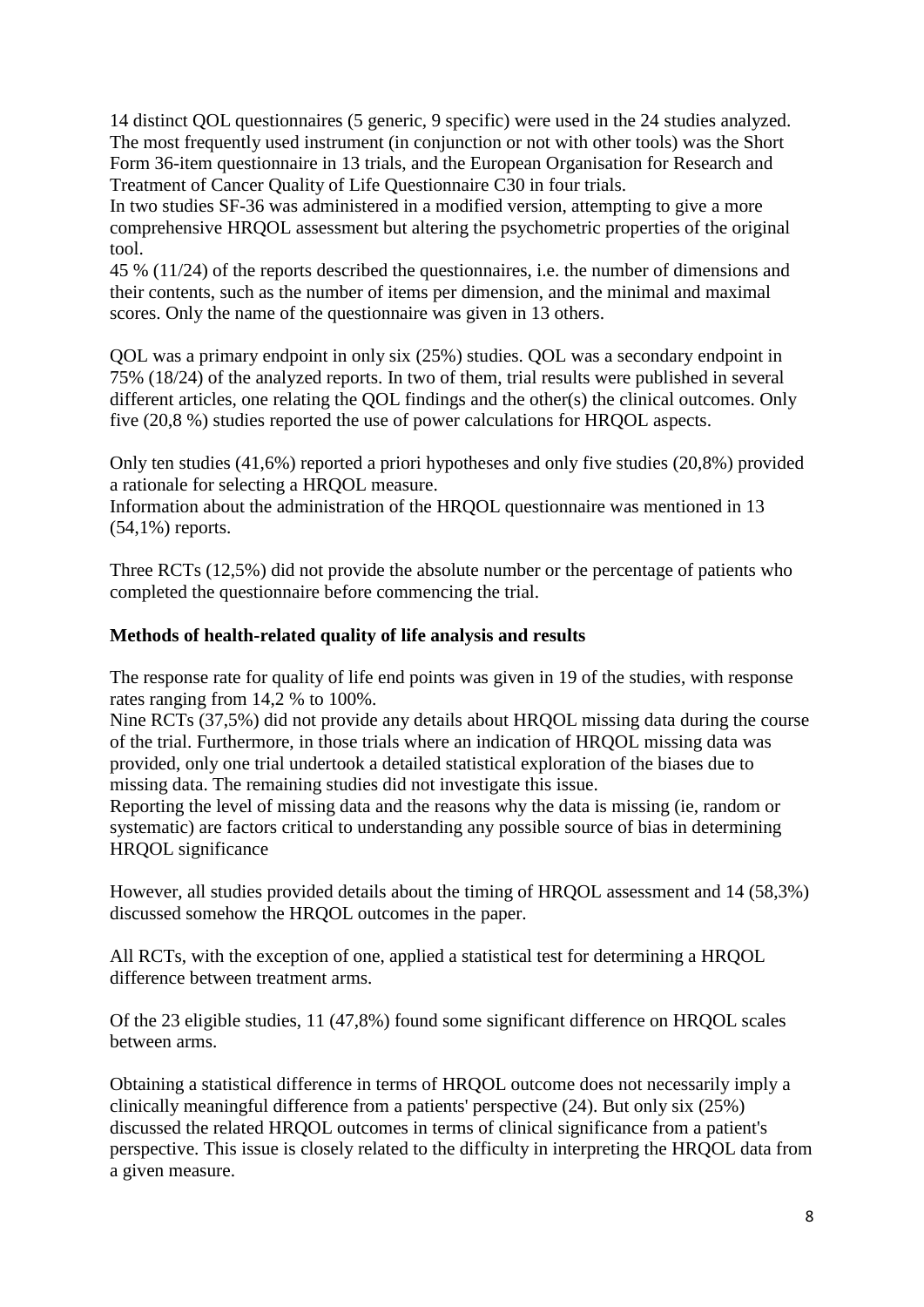**Table 3**. Level of Reporting According to the Minimum Standard Checklist for Evaluating HRQOL Outcomes in Cancer Clinical Trials

| <b>HRQOL</b> Issue                 | $No*$ | $\frac{0}{0}$ |  |  |
|------------------------------------|-------|---------------|--|--|
| Conceptual                         |       |               |  |  |
| A priori hypothesis stated         | 10/24 | 41,6          |  |  |
| Rationale for instrument reported  | 5/24  | 20,8          |  |  |
| <b>Measurement</b>                 |       |               |  |  |
| Psychometric properties reported   | 22/24 | 91,6          |  |  |
| Cultural validity verified         | 22/24 | 91,6          |  |  |
| <b>Methodology</b>                 |       |               |  |  |
| Instrument administration reported | 13/24 | 54,1          |  |  |
| Baseline compliance reported       | 21/24 | 87,5          |  |  |
| Timing of assessments documented   | 24/24 | 100           |  |  |
| Missing data documented            | 15/24 | 62,5          |  |  |
| Interpretation                     |       |               |  |  |
| Clinical significance addressed    | 8/24  | 33,3          |  |  |
| Presentation of results in general | 23/24 | 95,8          |  |  |

Abbreviation: HRQOL, health-related quality of life.

\*Number of articles reporting item/number of articles to which item is applicable.

## **DISCUSSION**

Inadequate reporting of randomised controlled trials is common and hampers the appraisal of the validity and generalisability of results[22, 23]. To overcome such problems, the Consolidated Standards for reporting of Trials (CONSORT) Group developed the CONSORT statement [24] in 1996, which was followed by a revised version in 2001[25]. This can explain the high level of the mean Jadad score found in our study. The main objective of this article was to evaluate the methodological quality of RCTs with a HRQOL component in gastrointestinal surgery.

Using the stated selection and eligibility criteria, we found 24 RCTs with HRQOL assessment which included some 3476 patients. HRQOL was a secondary end point in most trials (75%).

The aim of our study was not to compare results with other medical or surgical specialities but to describe how digestive surgeons use HRQOL in their trials and to find how to improve. However, compared with other HRQOL studies in other disease sites and treatments [12-19, 26, 27] (table 4) the overall quality of the reported trials is good, although there are a number of shortcomings with regard to the reporting of the HRQOL design and results.

Among the studies reviewed, there is generally poor details about the rationale for selecting a specific measure and instrument administration.

A justification for selecting the HRQOL measure was given in only five studies (20,8%).In others reviews this justification was given in 9,7 to 90% of the trials (table 4).This point has to be improved as well in surgery as for others specialities.

This is regarded as important because instrument selection is critical for reliability, validity, and reproducible results.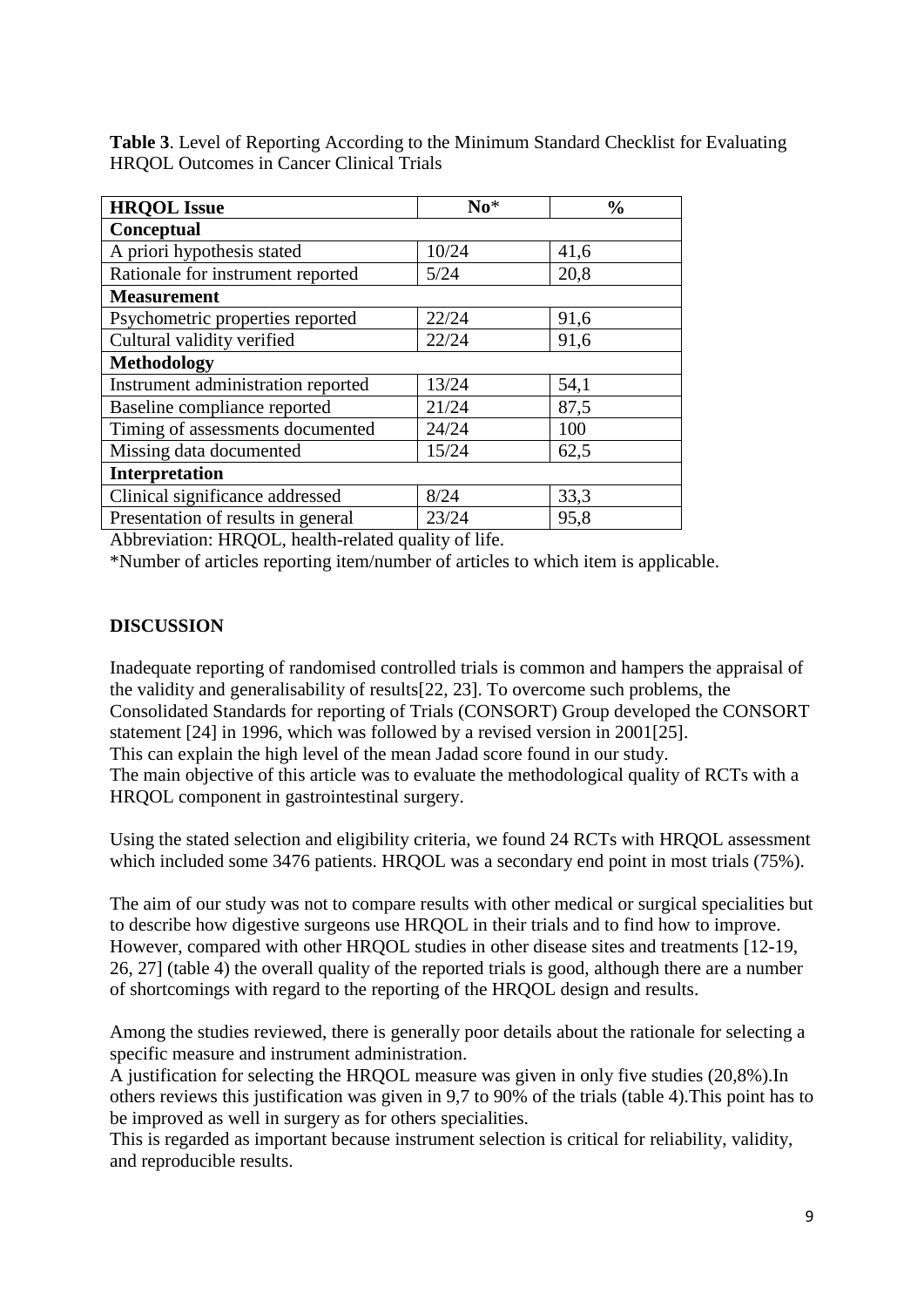It is also important to standardize the instructions and completion procedures of assessment material administered to patients, particularly in RCTs, because often many researchers and institutions are involved in collecting HRQOL data. Thus, standard procedures help to ensure adequate data quality and minimize any possible bias in data collection.( For example, will patients answer the questionnaire at a clinic visit, by telephone, by mail? Is it to be done by the investigator, his colleagues, or a research nurse?)

Our study was in accordance with previous studies (table 4) where instrument administration was reported in 0 to 66,6%.

A major methodological drawback was a lack of a priori hypothesis about possible HRQOL changes before commencing the trial. Only ten RCTs (41,6%) explicitly stated an a priori hypothesis thus limiting spurious HRQOL results due to multiple significance testing . This results was similar and even better to the majority of previous study where the a priori hypothesis was stated in 13 to 72,7% of the trials (table 4).

A key consideration for future studies is the selection of a limited number of HRQOL indicators before commencing the trial, possibly basing this selection on previous related trials, or on a specific a priori research hypothesis about the impact of a given therapy.

One major issue is the reporting of compliance at baseline and the documentation of missing data. Three RCTs (12,5 %) did not provide the absolute number or the percentage of patients who completed the questionnaire before commencing the trial and 9 (37,5%) did not provide any details about HRQOL missing data during the course of the trial.

This result was similar to previous studies where missing data were documented in only 48,4 to 74,8% (table 4).

Although the majority of trials started with reasonable sample sizes, many were plagued with problems of patient drop-out. Such attrition often limits the general robustness of the results and reduces confidence in the HRQOL conclusions. Data are generally not missing at random and therefore bias can be introduced [17, 28-30]. The benefit of a intervention may be overestimated by comparison of group means as only individuals who remain well enough to fill in questionnaires provide data. The unreported details of missing data is a frequent problem in studies where HRQOL is measured [31] and previous works already proposed procedures to address this issue [32, 33]. More attention to improving compliance and reporting in future studies would be valuable.

Of the 23 eligible studies, 11 (47,8%) found some significant difference on HRQOL scales between arms. This would indicate that the HRQOL measures are valuable in providing additional data.

However, although HRQOL differences were observed, it is necessary to remember that, whereas many subscales are often used and compared over treatments and time, not all subscales will show a significant difference.

This underlines the need to declare in advance the HRQOL hypotheses and the importance of careful interpretation of multiple repeated statistical analyses.

A further trap in analysis of HRQOL data is the difference between statistical and clinical significance in changes of scores. It is acknowledged that, although analysis of large samples may reveal small changes that seem to be statistically significant, these changes may not be clinically meaningful to the patient and are, therefore, of limited value to the improvement of patient care.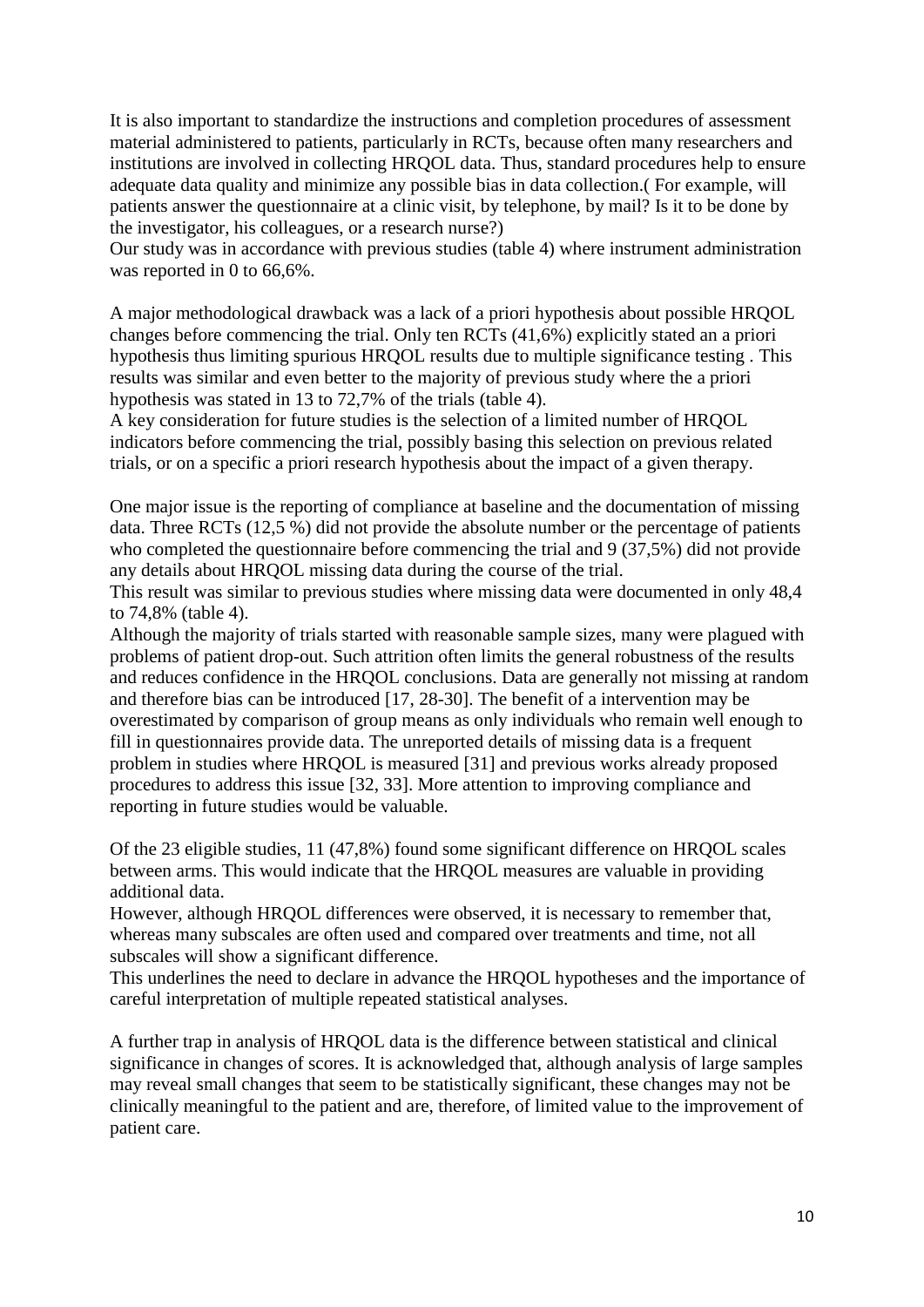An effort to determine if such small numerical differences have a clinical meaning from a patient's perspective has been highlighted as an important aspect for determining the impact of a given treatment [28, 34].

Unfortunately, only six of these studies (26%) examined the clinical significance of apparent differences. It is highly desirable that future studies will routinely include the concept of clinical significance to help evaluate the value of HRQOL results.

Furthermore, in several RCTs, the HRQL results were not formally presented, but the main results were described in the text.

It is possible that this occurred because most trials used HRQOL as a secondary end point. In such trials, it is frequently observed that limited space is given to HRQOL data, with priority given to the primary clinical end point.

Two authors have overcome this difficulty by separately reporting clinical and HRQL trial outcomes.

This is an opportunity for adequate explanation and presentation of what may often be complex results.

However the disadvantage of splitting the HRQL data from the main trial paper is that surgeons are unlikely to read the HRQL paper once the main clinical message of a particularly trial has been published. If this occurs, then during the process of clinical decision making the HRQL impacts of treatment may be overlooked [19]. It is therefore recommended that clinical and HRQL outcomes are published together so that clinical decision making is based upon relevant patient-centered endpoints.

Whilst we identified the above reported methodological limitations, it was impressive that nearly all the studies used HRQOL valid measures and provided details on the HRQOL timing of assessment during the trial.

There were eleven trials (45,8%) with robust HRQL design, and statistically significant differences in HRQL were reported in six of these trials.Only one trial « very limited » (4%) could be invalidated by its lack of rigor in presenting HRQOL data.

Pertinently, the strict methodological approach to the assessment of the patient-based QOL criteria in the evaluation of therapeutic strategies can help, patients and their doctors, in medical decision making.

The Efficace's checklist can be considered as a minimum standard ; however, HRQOL design also greatly depends on the context and the specific research question of the trial; hence good reports may have different emphases and some issues might have different relevance according to the specific study questions[11].

If HRQL is considered to be a relevant outcome in a clinical trial and if HRQL is assessed robustly, then it will always contribute to clinical decision making regardless of the direction of the outcomes [11, 26]. Only if HRQL assessments are flawed (underpowered study, too many missing data items, invalid questionnaires) may they not contribute to clinical decision making.

Our study showed some limitations. We selected randomised controlled trials (RCTs) from 12 journals. This restrictive choice was led by the recognised quality of the four medical journals selected (leading journals that publish research reports in all fields and have a broad readership) and because the eight surgical journals comprised a good sample of surgery around the world. The purpose of this choice was to create a homogeneous group of publications and conditions that allowed standardised analysis. This arbitrary choice may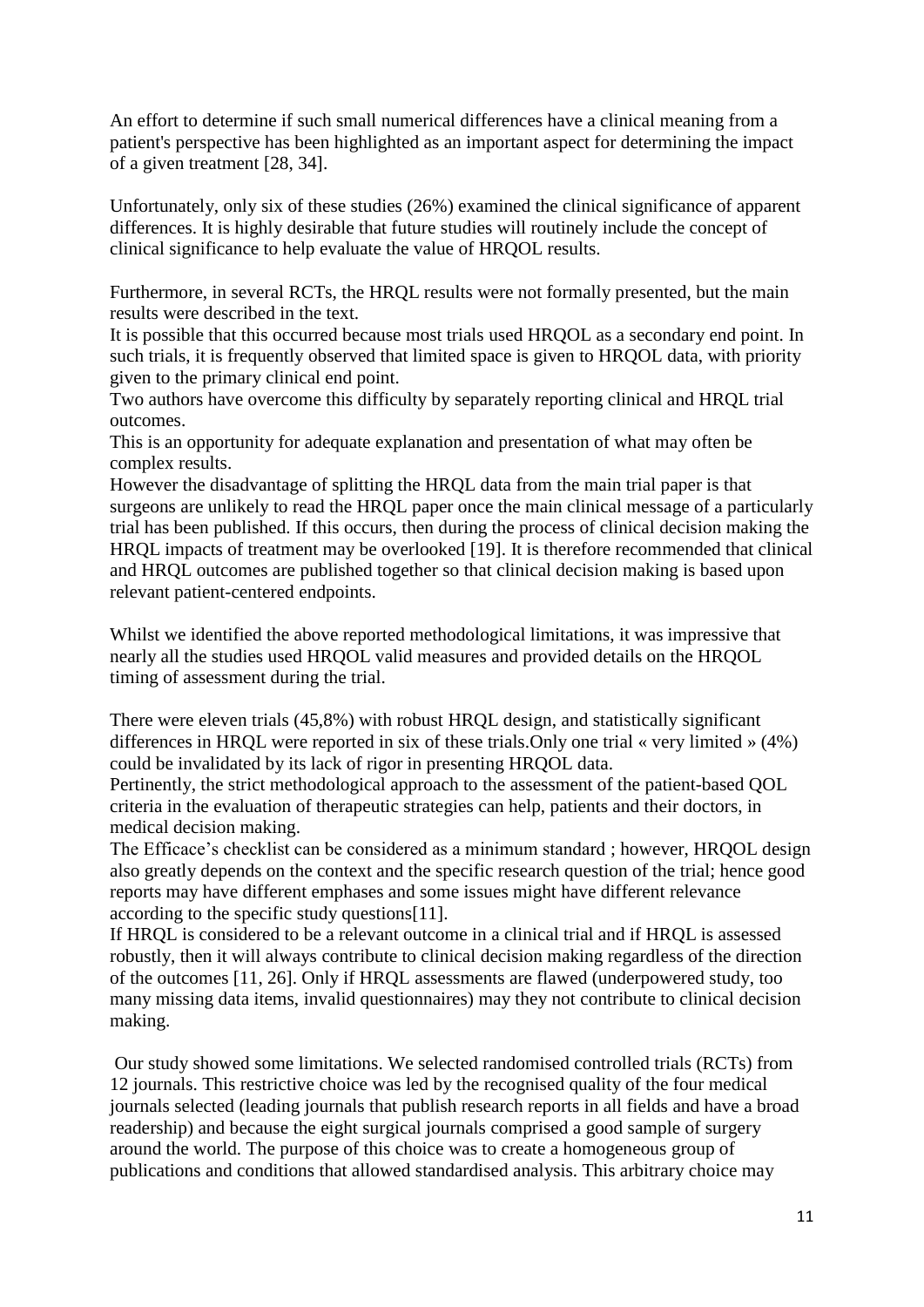have introduced a bias causing overestimation of the quality of the RCTs analysed. In addition, authors of original articles were not pursued for additional data or for clarification of points that were unclear about trial methodology.

We recognise also that our review is limited by its restriction to RCTs, but the checklist developed by Efficace and al [11]was originally devised only for this type of design. It could be interesting to develop an applicable and useful checklist for not randomized studies.

Despite these potential limitations, this paper suggests that surgeons are interested in HRQL outcomes and that HRQOL assessment in RCT settings has the potential to provide invaluable data for developing new treatments in gastrointestinal surgery.

# **CONCLUSION**

Despite the emphasis on quality of life outcomes, there are still deficiencies in the execution of these studies.

In attempt to improve in the future the use of QOL as an endpoint in RCTs, researchers should include prior statement of hypotheses, better reporting, improved compliance, detailed methods of analysis, and reporting of missing data.

Such improvements will enhance the reliability of future HRQOL investigations with the ultimate aim of giving a comprehensive picture of a given treatment and also facilitate clinical decision-making.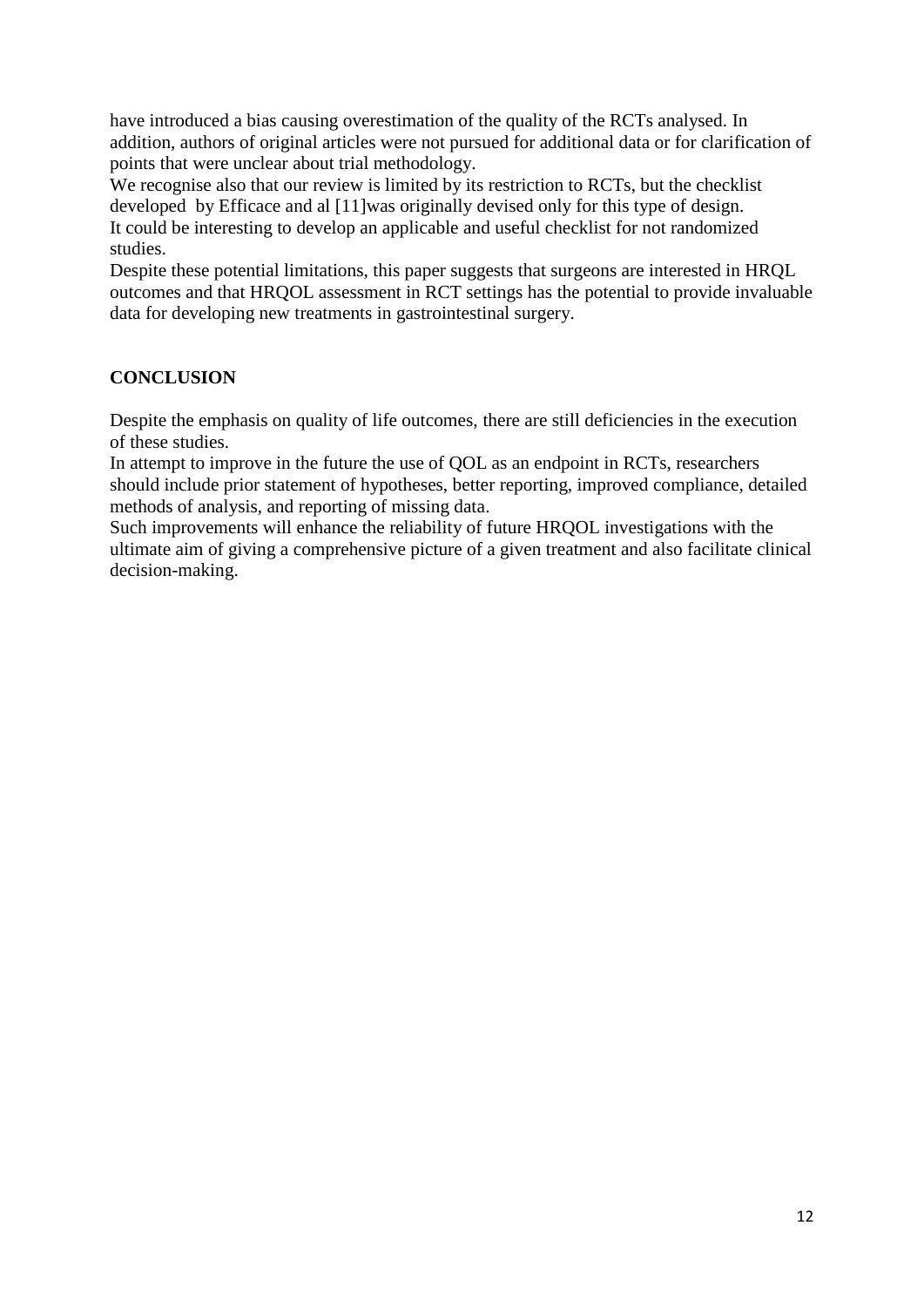|                      |                                                        |     | Conceptual                       |                                            | <b>Measurement</b>                     |                                  | <b>Methodology</b>                              |                                           |                                               |                                   | Interpretation                               |                                                 |
|----------------------|--------------------------------------------------------|-----|----------------------------------|--------------------------------------------|----------------------------------------|----------------------------------|-------------------------------------------------|-------------------------------------------|-----------------------------------------------|-----------------------------------|----------------------------------------------|-------------------------------------------------|
|                      |                                                        | N   | A priori<br>hypothesis<br>stated | Rationale<br>for<br>instrument<br>reported | Psychometric<br>properties<br>reported | Cultural<br>validity<br>verified | <b>Instrument</b><br>administration<br>reported | <b>Baseline</b><br>compliance<br>reported | <b>Timing of</b><br>assessments<br>documented | <b>Missing data</b><br>documented | <b>Clinical</b><br>significance<br>addressed | <b>Presentation</b><br>of results in<br>general |
| Our study            | Gastrointestinal<br>surgery<br>$(2006 - 2007)$         | 24  | 41,6%                            | 20,8%                                      | 91,6%                                  | 91,6%                            | 54,1%                                           | 87,5%                                     | 100%                                          | 62,5%                             | 33,3%                                        | 95,8%                                           |
| Efficace[11]         | Prostate cancer<br>$(1980 - 2001)$                     | 24  | 13%                              | 29%                                        | 87%                                    | 81%                              | 25%                                             | 46%                                       | 96%                                           | 54%                               | 12%                                          | 67%                                             |
| <b>Efficace</b> [12] | Brain cancer<br>$(1980 - 2001)$                        | 5   | 20%                              | 80%                                        | <b>NA</b>                              | 50%                              | 0%                                              | 100%                                      | 100%                                          | 60%                               | 40%                                          | 80%                                             |
| Bottomley[14]        | Non-small-cell-<br>lung cancer<br>$(1980 - 2002)$      | 29  | 31%                              | 34,5%                                      | <b>NA</b>                              | 13/13                            | 34,5%                                           | 13,8%                                     | 29/29                                         | 62%                               | 20,7%                                        | 58,6%                                           |
| Efficace[17]         | Colorectal<br>cancer<br>$(1980 - 2003)$                | 31  | 25,8%                            | 9,7%                                       | 100%                                   | 94,7%                            | 9,7%                                            | 61,3%                                     | 100%                                          | 48,4%                             | 12,9%                                        | 93,5%                                           |
| Efficace[18]         | Leukaemia<br>$(1980 - 2007)$                           | 9   | 22,2%                            | 55,5%                                      | 100%                                   | 100%                             | 66,6%                                           | 83,3%                                     | 100%                                          | 66,6%                             | 44,4%                                        | 100%                                            |
| Gujral [19]          | Surgery for<br>colorectal<br>cancer<br>$(1980 - 2006)$ | 8   | 50%                              | 87,5%                                      | <b>NA</b>                              | NA                               | 25%                                             | 20%                                       | 8/8                                           | 50%                               | 66,6%                                        | 62,5%                                           |
| Blazeby[26]          | Surgical<br>oncology<br>$(1985 - 2005)$                | 33  | 72,7 %                           | 90,9%                                      | NA                                     | NA                               | 63,6%                                           | 45,4%                                     | 90,9%                                         | 54,5%                             | NA                                           | <b>NA</b>                                       |
| Efficace[27]         | Cancer clinical<br>trials<br>$(1990-2004)$             | 159 | 28,9%                            | 47,8%                                      | 94,3%                                  | 96,6%                            | 30,8%                                           | 75.5%                                     | 99,4%                                         | 74,8%                             | 24,5%                                        | 93,1%                                           |

# **Table 4 :** Results of previous review on RCTs reporting HRQOL evaluation by the Efficace's checklist

NA= not available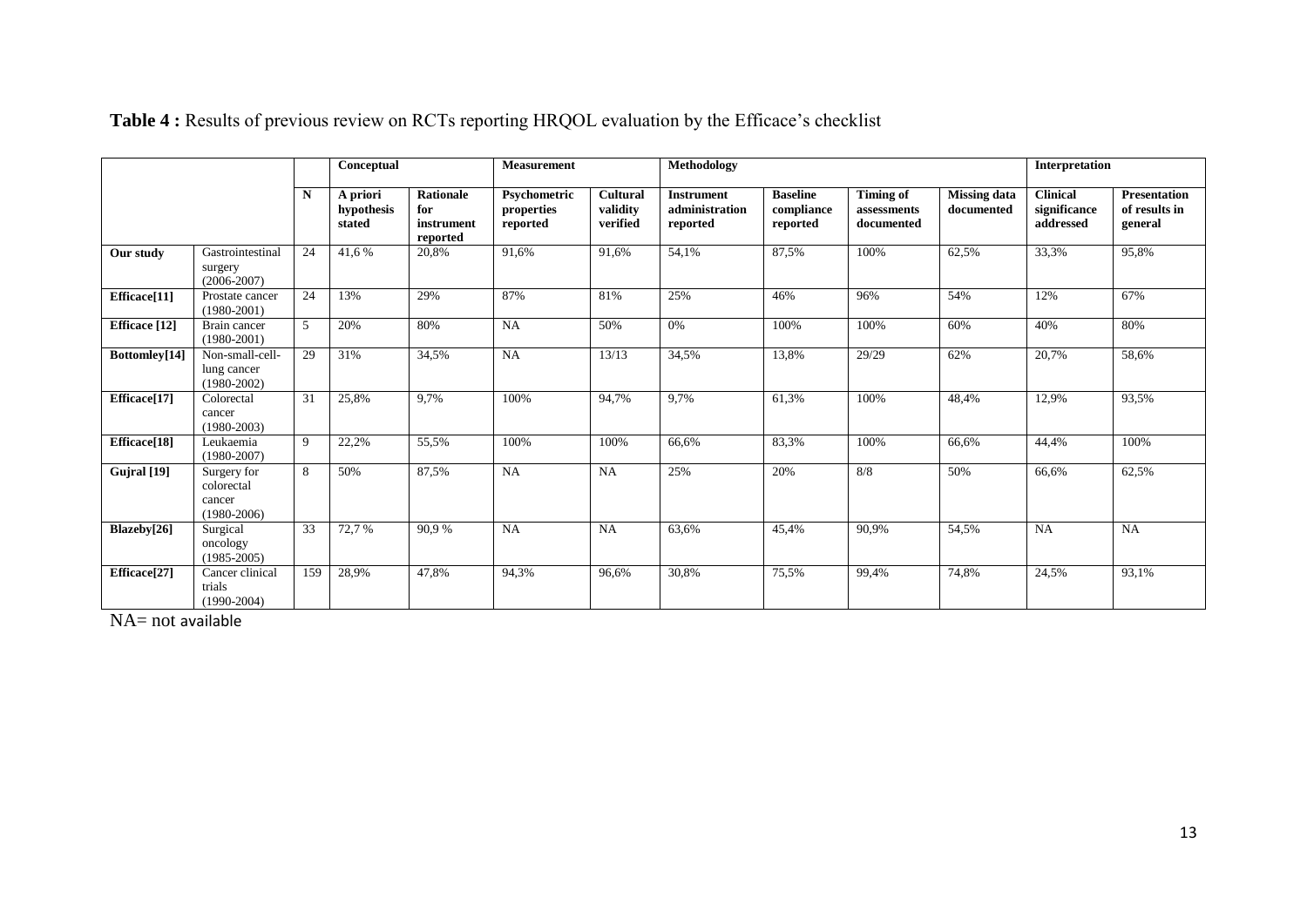# **REFERENCES**

1. Kluivers KB, Riphagen I, Vierhout ME, Brolmann HA, de Vet HC: Systematic review on recovery specific quality-of-life instruments. Surgery 2008;143:206-215.

2. Schumacher M, Olschewski M, Schulgen G: Assessment of quality of life in clinical trials. Stat Med 1991;10:1915-1930.

3. Leplege A, Hunt S: The problem of quality of life in medicine. Jama 1997;278:47-50.

4. Kong SX, Gandhi SK: Methodologic assessments of quality of life measures in clinical trials. Ann Pharmacother 1997;31:830-836.

5. Velikova G, Stark D, Selby P: Quality of life instruments in oncology. Eur J Cancer 1999;35:1571-1580.

6. Aaronson NK, Muller M, Cohen PD, Essink-Bot ML, Fekkes M, Sanderman R, Sprangers MA, te Velde A, Verrips E: Translation, validation, and norming of the Dutch language version of the SF-36 Health Survey in community and chronic disease populations. J Clin Epidemiol 1998;51:1055-1068.

7. Eypasch E, Williams JI, Wood-Dauphinee S, Ure BM, Schmulling C, Neugebauer E, Troidl H: Gastrointestinal Quality of Life Index: development, validation and application of a new instrument. Br J Surg 1995;82:216-222.

8. Guyatt GH, Bombardier C, Tugwell PX: Measuring disease-specific quality of life in clinical trials. Cmaj 1986;134:889-895.

9. Staquet M, Berzon R, Osoba D, Machin D: Guidelines for reporting results of quality of life assessments in clinical trials. Qual Life Res 1996;5:496-502.

10. Avery K, Blazeby JM: Quality of life assessment in surgical oncology trials. World J Surg 2006;30:1163-1172.

11. Efficace F, Bottomley A, Osoba D, Gotay C, Flechtner H, D'Haese S, Zurlo A: Beyond the development of health-related quality-of-life (HRQOL) measures: a checklist for evaluating HRQOL outcomes in cancer clinical trials--does HRQOL evaluation in prostate cancer research inform clinical decision making? J Clin Oncol 2003;21:3502-3511.

12. Efficace F, Bottomley A: Health related quality of life assessment methodology and reported outcomes in randomised controlled trials of primary brain cancer patients. Eur J Cancer 2002;38:1824-1831.

13. Efficace F, Bottomley A, van Andel G: Health related quality of life in prostate carcinoma patients: a systematic review of randomized controlled trials. Cancer 2003;97:377-388.

14. Bottomley A, Efficace F, Thomas R, Vanvoorden V, Ahmedzai SH: Health-related quality of life in non-small-cell lung cancer: methodologic issues in randomized controlled trials. J Clin Oncol 2003;21:2982-2992.

15. Bottomley A, Therasse P: Quality of life in patients undergoing systemic therapy for advanced breast cancer. Lancet Oncol 2002;3:620-628.

16. Goodwin PJ, Black JT, Bordeleau LJ, Ganz PA: Health-related quality-of-life measurement in randomized clinical trials in breast cancer--taking stock. J Natl Cancer Inst 2003;95:263-281.

17. Efficace F, Bottomley A, Vanvoorden V, Blazeby JM: Methodological issues in assessing health-related quality of life of colorectal cancer patients in randomised controlled trials. Eur J Cancer 2004;40:187-197.

18. Efficace F, Kemmler G, Vignetti M, Mandelli F, Molica S, Holzner B: Health-related quality of life assessment and reported outcomes in leukaemia randomised controlled trials - a systematic review to evaluate the added value in supporting clinical decision making. Eur J Cancer 2008;44:1497-1506.

19. Gujral S, Avery KN, Blazeby JM: Quality of life after surgery for colorectal cancer: clinical implications of results from randomised trials. Support Care Cancer 2008;16:127-132.

20. Moher D, Jones A, Lepage L: Use of the CONSORT statement and quality of reports of randomized trials: a comparative before-and-after evaluation. Jama 2001;285:1992-1995.

21. Jadad AR, Moore RA, Carroll D, Jenkinson C, Reynolds DJ, Gavaghan DJ, McQuay HJ: Assessing the quality of reports of randomized clinical trials: is blinding necessary? Control Clin Trials 1996;17:1-12.